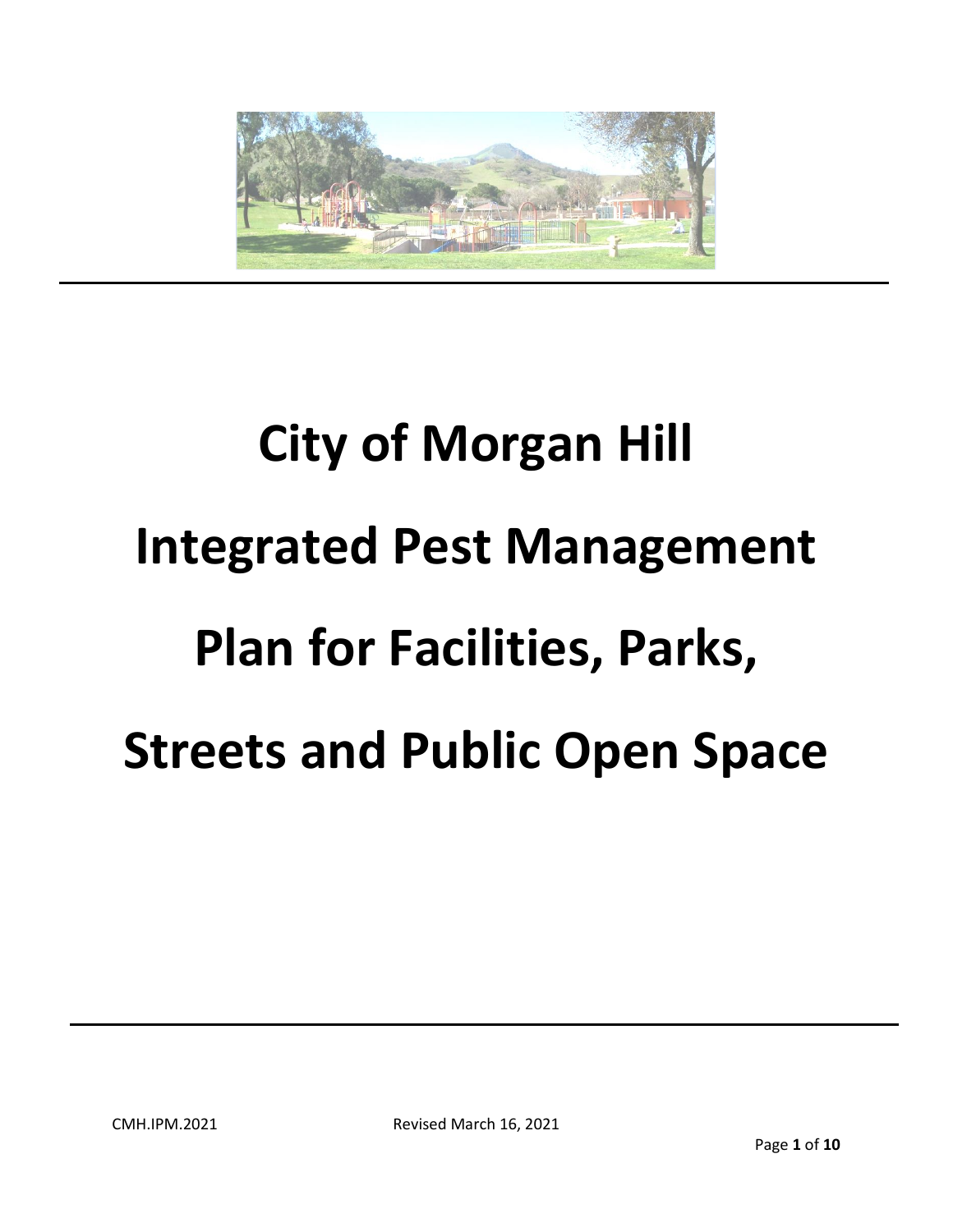# Table of Contents

|                                                              | Page           |
|--------------------------------------------------------------|----------------|
| <b>IPM Definition and Plan Goals</b>                         | $\mathbf{1}$   |
| Legal Requirements, Environmental and Health Concerns        | 1              |
| <b>Management Policy Statement</b>                           | $\overline{2}$ |
| IPM Implementation Responsibilities                          | $\overline{2}$ |
| City-wide IPM Requirements                                   | 3              |
| <b>Staff Training</b>                                        | 3              |
| <b>IPM Resources</b>                                         | 3              |
| Record Keeping and Annual Report                             | 3              |
| <b>Public Outreach</b>                                       | $\overline{4}$ |
|                                                              |                |
| Forms                                                        |                |
| Attachment A - Site Specific Integrated Pest Management Plan | 5              |
| Attachment B - Monthly Pesticide Use Report                  | 6              |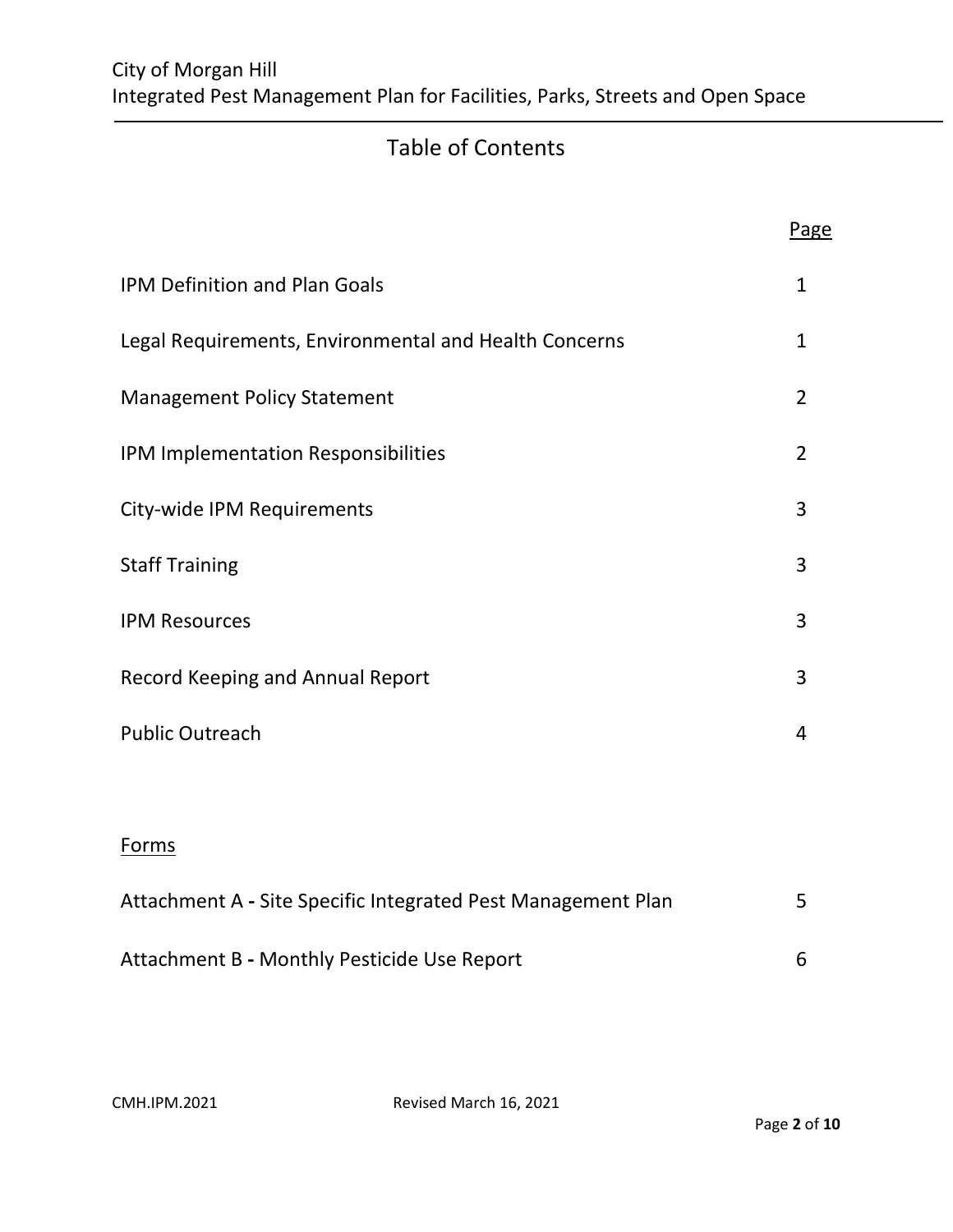#### I. IPM Definition and Plan Goals

The goal of the City of Morgan Hill IPM Plan is to align city maintenance practices in public buildings, parks, landscaped grounds, public right of way and open space areas with the Integrated Pest Management (IPM) approach to pest control.

Integrated Pest Management, per the California Healthy Schools Act of 2000 (Assembly Bill 2260), is "a pest management strategy that focuses on long-term prevention or suppression of pest problems through a combination of techniques such as monitoring for pest presence and establishing treatment threshold levels, using nonchemical practices to make the habitat less conducive to pest development, improving sanitation, and employing mechanical and physical controls. Pesticides that pose the least possible hazard and are effective in a manner that minimizes risks to people, property, and the environment, are used only after careful monitoring indicates they are needed according to pre-established guidelines and treatment thresholds."

Through use of a combination of preventive and suppressive pest control methods, IPM optimizes pest control effectiveness and reduces problems that can result from reliance on a single method. The IPM method does not usually include eradication as a practical or cost effective goal.

This Plan applies to all city facilities and all maintenance activities. This plan DOES NOT INCLUDE management of parks or grounds within the City limits that are privately owned, for private use, and/or managed by private entities such as HOA's or property management companies.

Typical pests that are managed under this Plan include weeds and undesirable foliage, insects, and rodents. These activities occur in the public rights of way, parks, and facilities that are within the jurisdiction of the City of Morgan Hill.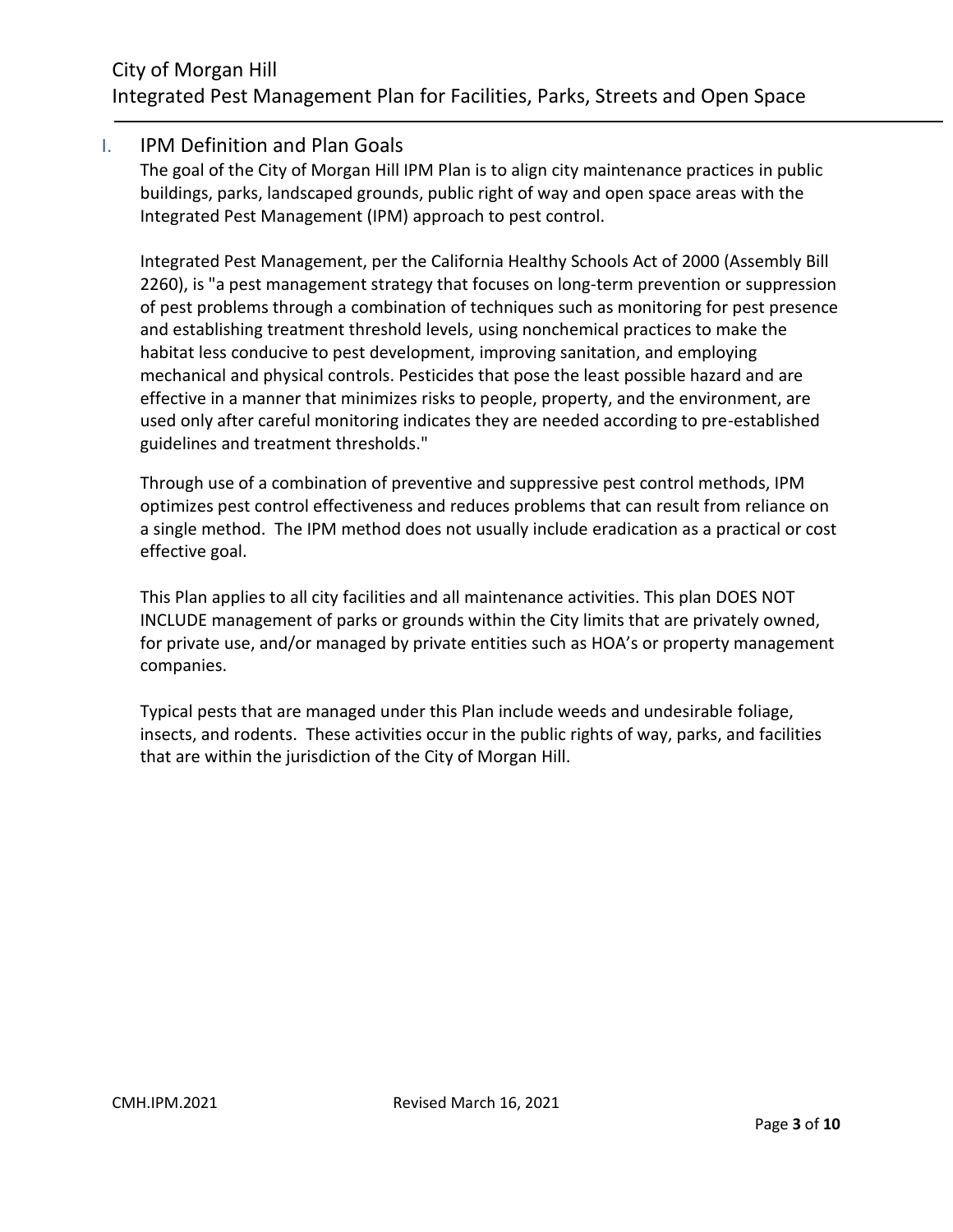#### II. Legal Requirements, Environmental and Health Concerns

Many federal and state agencies have jurisdiction over pest control activities related to: use of pesticides, vegetation management, worker safety, hazardous material disposal, impacts of pesticide use on air and water quality and on wildlife. Primary pesticide regulation is by the US Environmental Protection Agency (EPA) with additional regulation and enforcement by the California Environmental Protection Agency. The California Department of Pesticide Regulation (DPR) is the regulatory arm of California EPA. Local enforcement of pesticide regulations performed by the Santa Clara County Department of Agriculture. Additional agencies with involvement in pesticide use include:

- US Occupational Safety and Health Administration
- US Fish and Wildlife Service
- California Division of Occupational Safety and Health Administration
- CA Department of Fish and Game
- CA Air Resources Control Board and Regional Air Pollution Control Districts
- CA Water Resources Control Board and Regional Water Quality Control Boards

In 2007, California AB 2865 extended the Healthy Schools Act to child care centers including public child care centers. The law requires that early childhood care and education providers designate an IPM coordinator, notify parents of pesticide use, maintain a registry of parents and staff, post warning signs and keep written records of pesticide use. Use of pesticides around children requires extra precautions since children are typically more vulnerable to the effects of pesticides in their environment than adults.

#### III. Management Policy Statement

The City of Morgan Hill will carry out pest management operations using Integrated Pest Management techniques to control pests effectively and also minimize the use of pesticides. Whenever feasible, non-toxic alternative pest control methods will be used. The City will seek new technology, best management practices and least toxic approaches to address all pest control issues. The City will educate staff and the public about its commitment to and implementation of IPM practices.

#### IV. IPM Implementation Responsibilities

a. Implementation of a successful IPM Plan relies on the coordinated efforts of employees across the organization. To ensure necessary employee communication, training, contractor selection and public coordination, the City Manager will designate a City IPM Plan Administrator. The IPM Plan Administrator will be responsible for IPM implementation, staff training, annual reporting, public outreach and updating of the IPM Plan when needed. The IPM Plan Administrator will assist site IPM coordinators as needed in developing specific pest control plans, will track citywide pesticide usage and trends, and will research new IPM strategies to address the City's pest issues.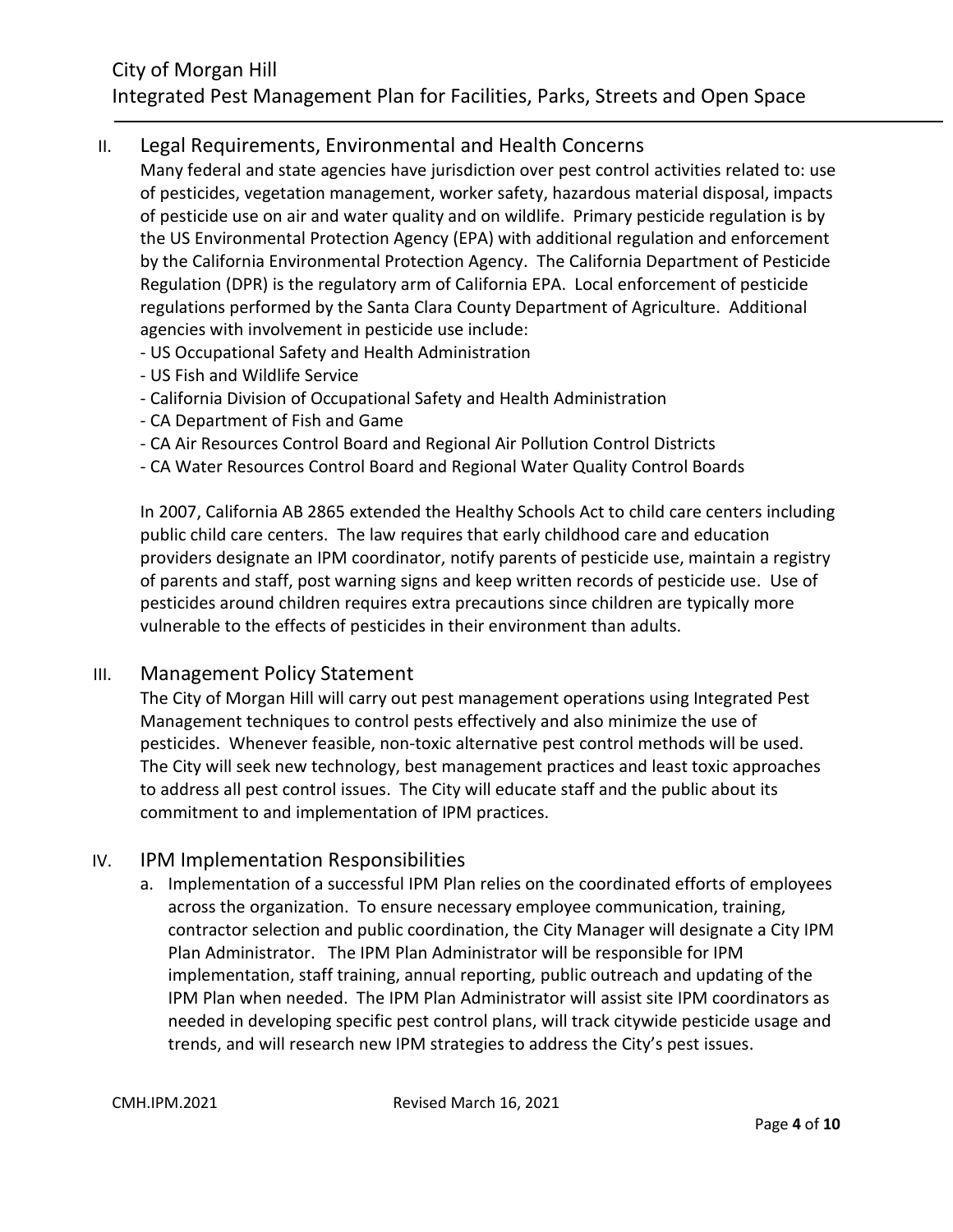### City of Morgan Hill Integrated Pest Management Plan for Facilities, Parks, Streets and Open Space

- b. Department managers shall designate site IPM Coordinators for major facilities and locations including:
	- Civic Center (County Library excluded)
	- Community and Cultural Center
	- Centennial Recreation Center
	- Aquatics Center
	- Corporation Yard
	- Water and Wastewater facilities
	- Public right of way
	- City owned parks and trails
	- City owned open space
	- Other City owned properties
- c. The IPM Coordinators shall be responsible for developing plans (Attachment A) to address specific pest problems at assigned location(s). Site IPM implementation shall include: identifying key pests, monitoring, establishing action threshold levels, overseeing pest prevention and suppression measures, documenting and reporting actions taken.

IPM Coordinators will report, on a monthly basis, all pesticide use by staff and by contractors, at assigned facilities, to the City IPM Plan Administrator (Attachment B).

- d. The IPM Coordinator at each child care facility shall also document compliance with the requirements of the CA Healthy Schools Act.
- e. Contractors for the City that provide pesticide management in any form within their scope are contractually bound to follow the most current City of Morgan Hill IPM, including having staff with the proper licensing and reporting the usage volumes and locations to the proper agencies. Contractors also must be able to provide records of usage upon request by the City of Morgan Hill, however these records are rarely requested as use reporting is mandatory for maintaining licensing and is overseen and reviewed by Santa Clara County and the California Department of Pesticide Regulation.
- f. Structural pest problems will be managed by Building Department staff.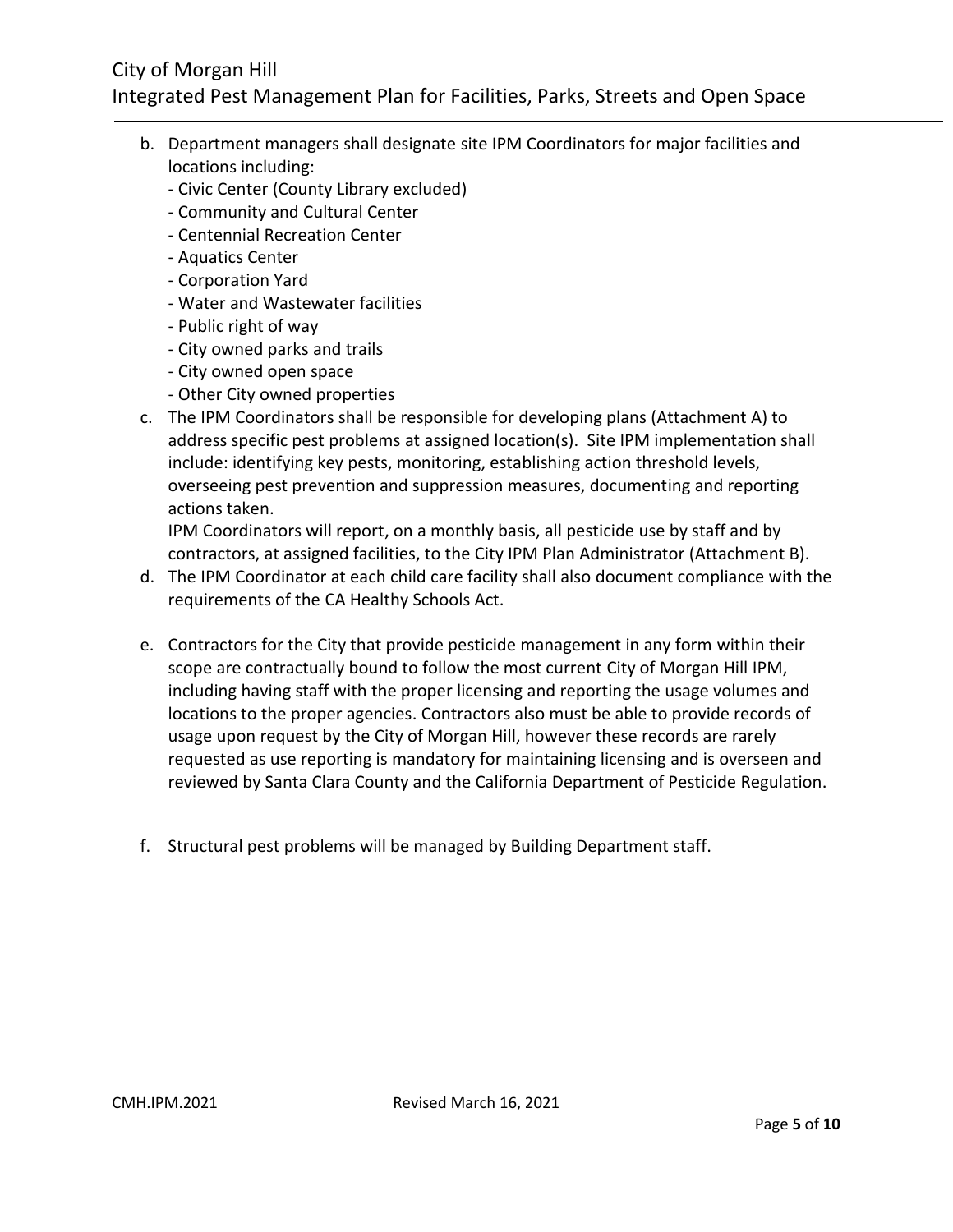#### V. Citywide IPM Requirements

- a. All staff and city contractors working for the City of Morgan Hill will adhere to the City IPM Plan as well as plans developed by site IPM coordinators to address specific pest problems.
- b. No pesticides shall be purchased by city staff or contractor application authorized without prior approval from the City IPM Plan Administrator.
- c. Contractors hired to perform pest control of any kind shall be familiar with IPM and shall use IPM methods in their work for the City.
- d. Prohibited Pesticides No federal or state restricted materials, or pesticides labeled with signal word "Danger" will be used for routine maintenance by staff or by city contractors.
- e. Limitations on Certain Pesticides Pesticides containing glyphosate shall not be used in City Parks. Pesticides labeled with the signal word "Warning" shall be limited in use and may only be used when the pesticide is organic in nature. Use of pesticides with the signal word "Warning" must be approved by the IPM Administrator and Public Services Director.

#### VI. Staff Training

- a. All staff who manage pest problems and who apply pesticides as part of their job must be trained according to the CA Department of Pesticide Regulations requirements.
- b. The IPM Plan Administrator will inform all city staff on an annual basis about the City's IPM Plan, restrictions on pesticide usage and appropriate procedures for controlling pests.
- c. The IPM Plan Administrator will document staff training.

#### VII. IPM Resources

Statewide IPM Plan information for dealing with specific pests, training and general information about IPM is available at: [http://www.ipm.ucdavis.edu/.](http://www.ipm.ucdavis.edu/) California School IPM requirements and detailed information about school IPM, including IPM at child day care facilities, is available at[: http://apps.cdpr.ca.gov/schoolipm/.](http://apps.cdpr.ca.gov/schoolipm/)

#### VIII. Record Keeping and Annual Report

The IPM Plan Administrator will compile monthly pesticide usage reports from site IPM Coordinators into a single annual IPM Plan report. The report shall be provided to the City Manager, City Council and the public via the City website by the end March of each year. The report is to include:

- General overview of the city's IPM Plan
- Pest problem trends

- Pesticides used during the past year, quantities used of each chemical, general locations where they were applied and target pests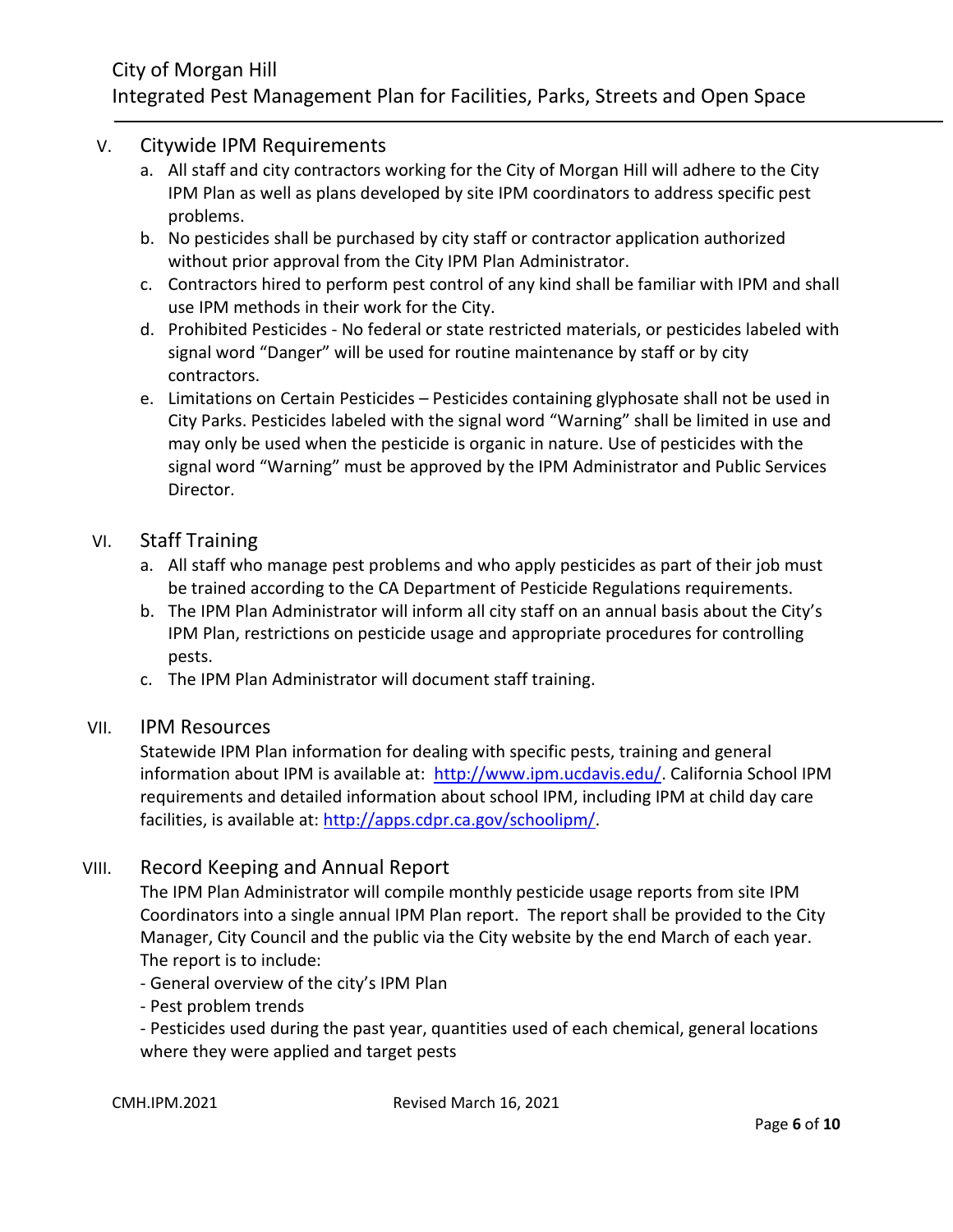- Nontoxic solutions used
- New technologies, strategies tried during the year
- Overview of staff training and public outreach accomplished
- Goals for the coming year

#### IX. Public Outreach

- a. The City will use appropriate opportunities (booths at special events, utility bill inserts, city website, email blasts, etc.) to communicate with the public about the IPM approach to pest management and its benefits in the home and in the workplace.
- b. When applying pesticides for seasonal weed abatement in parks or on City Streets and right of ways adjacent to schools or daycare facilities, public notification will be provided by posting signs at the entrances to the parks, or at the ends of the area to be treated on roadways and right of ways. The signs will be of a size no smaller than 11" X 17" and will be installed no later than three (3) days prior to the application and will be removed no earlier than 1 day after the area is safe to enter. The signs will be in English and Spanish, and will contain the following information:
	- i. The date of the posting
	- ii. The name of the pesticide being applied
	- iii. The active ingredient(s)
	- iv. The purpose for the pesticide
	- v. The date(s) the area will be treated
	- vi. When the area will be safe to enter
	- vii. A contact name and phone number for concerns or questions.
		- 1. The contact must be able to provide copies of the SDS for any pesticide being applied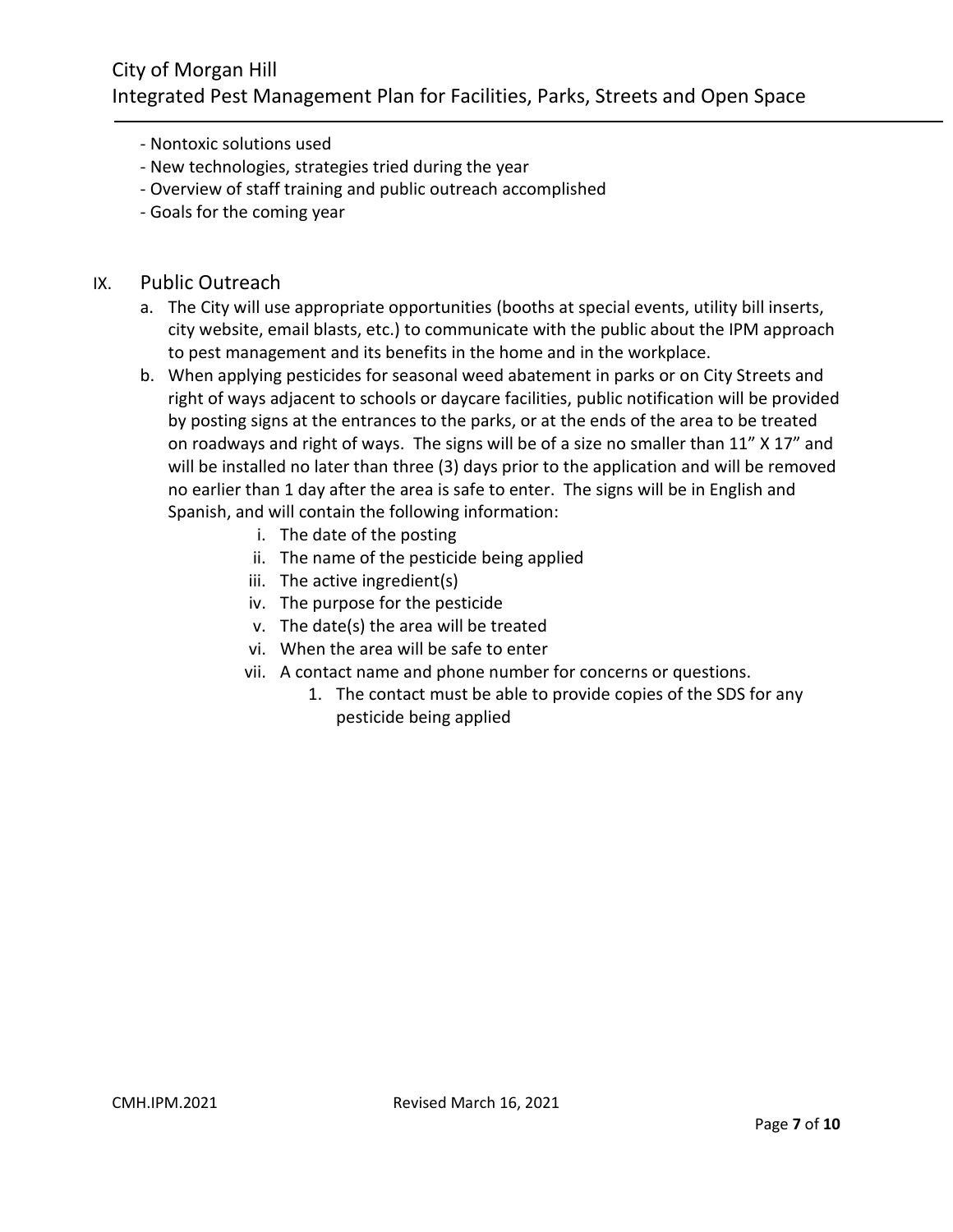## City of Morgan Hill Integrated Pest Management Plan for Facilities, Parks, Streets and Open Space

| IPM Coordinator                                                                                   |  |
|---------------------------------------------------------------------------------------------------|--|
| Site                                                                                              |  |
| <b>Specific Location</b><br>(provide map if needed)                                               |  |
| Pest                                                                                              |  |
| Date identified                                                                                   |  |
| Monitoring frequency                                                                              |  |
| Threshold for action                                                                              |  |
| Prevention methods:<br>(inspections, housekeeping,<br>altering environment, barriers,<br>$etc.$ ) |  |
| Nonchemical control methods:<br>(traps, mechanical removal, etc.)                                 |  |
| Pesticides used - only if no other<br>effective measures are available:                           |  |
| Evaluation of current method(s)<br>used/Notes                                                     |  |
| Suggestions for future<br>improvements/actions needed to<br>deter pests                           |  |

Attachment A **Site Specific Integrated Pest Management Plan**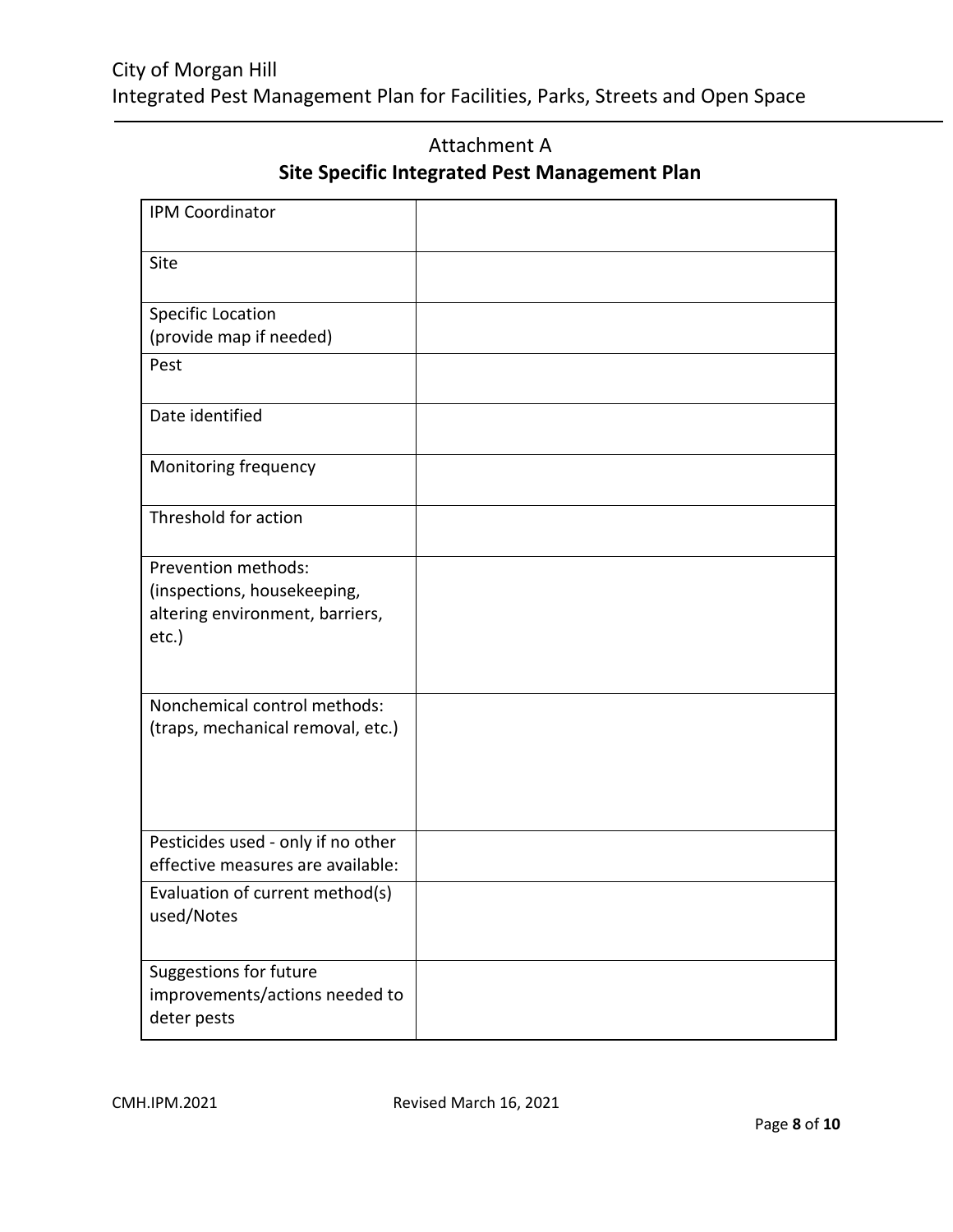## City of Morgan Hill Integrated Pest Management Plan for Facilities, Parks, Streets and Open Space

| <b>IPM Coordinator</b>                           |  |
|--------------------------------------------------|--|
| Month/Year                                       |  |
| Site/Location(s)                                 |  |
| Pesticide Name (commercial<br>name and chemical) |  |
| Quantity used in month                           |  |
| Pest to be controlled                            |  |
| Reason nonchemical<br>methods were not used      |  |
| Pesticide Name (commercial<br>name and chemical) |  |
| Quantity used in month                           |  |
| Pest to be controlled                            |  |
| Reason nonchemical<br>methods were not used      |  |
| Pesticide Name (commercial<br>name and chemical) |  |
| Quantity used in month                           |  |
| Pest to be controlled                            |  |
| Reason nonchemical<br>methods were not used      |  |

Attachment B **Monthly Pesticide Use Report\***

\* send to IPM Plan Administrator